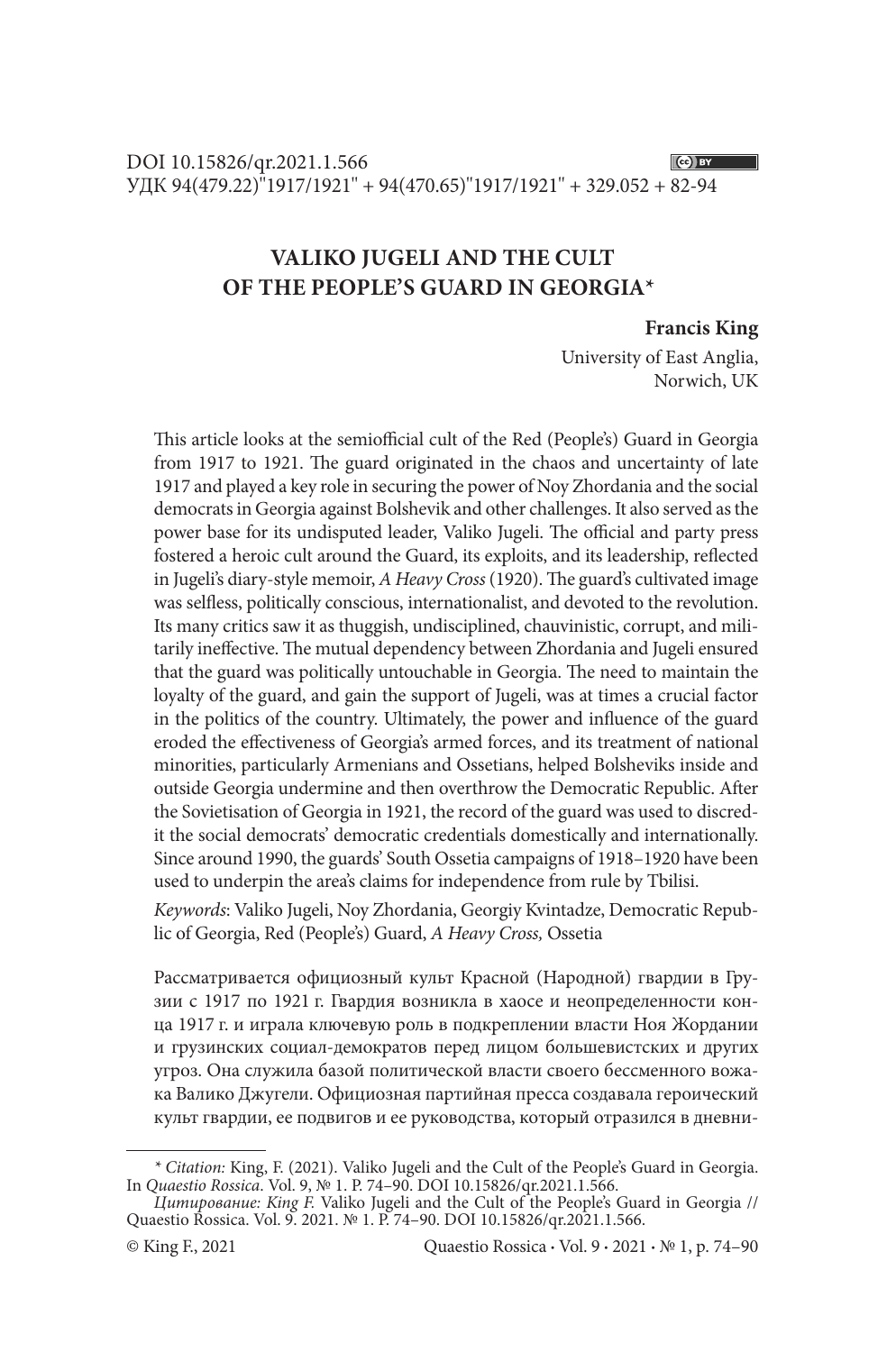ках-мемуарах Джугели «Тяжелый крест» (1920). Гвардия предстает в них как интернациональная сила, самоотверженная, политически сознательная и преданная революции. Однако в глазах многих она была скорее недисциплинированной шовинистической коррумпированной шайкой разбойников, причем малоэффективной в военном отношении. Ввиду взаимной зависимости Жордании и Джугели гвардия была политически неприкосновенной. Необходимость обеспечивать ее лояльность и поддержку Джугели являлась подчас ключевым фактором в политике республики. Однако мощь и влияние гвардии снижали эффективность вооруженных сил Грузии, а факты жестокого обращения гвардии с представителями национальных меньшинств, в особенности армян и осетин, помогли большевикам внутри и вне страны подорвать основы и затем ликвидировать демократическую республику. После советизации Грузии в 1921 г. большевики ссылались на деятельность гвардии для того, чтобы уничтожить демократическую репутацию социал-демократов как внутри Грузии, так и за ее пределами. В частности, в Южной Осетии начиная с 1990 г. местные политики используют историю гвардейских кампаний в этом регионе в поддержку претензий на независимость от Тбилиси.

*Ключевые слова*: Валико Джугели, Ной Жордания, Георгий Квинтадзе, Грузинская Демократическая Республика, Красная (Народная) гвардия, «Тяжелый крест», Осетия

On 1/14 December 1917, the *Izvestiya* of the Tiflis Soviet of Workers' and Soldiers' Deputies carried a statement from the soviet's executive committee, headed 'Events in Tiflis' and dated '30 November, at 11.00 a. m.':

Yesterday, on the morning of 29 November, the Executive Committee presented the arsenal with an order for 2000 rifles for the needs of the Red Guard, which is under the command of the committee. The arsenal command refused to issue any weapons. The EC then resolved to enforce compliance. To this end, on the evening of that same day, it took possession of the arsenal by armed force, without a shot being fired. This caused a stir in the Bolshevik units of the garrison, and some individuals from the 4<sup>th</sup> Battalion of the 218<sup>th</sup> Reserve Regiment made their way to the arsenal one by one in the course of the night. This morning, this group of up to 150 people opened fire in a disorderly fashion. But this Bolshevik group, acting against the instructions of the EC found no support from anyone and was obliged to return to barracks.

There is complete calm in the garrison.

Further updates will be given later<sup>1</sup> [Известия Совета рабочих и солдатских депутатов, 1917, 1 дек., с. 1].

One year later, the anniversary of this event (12 December) had become a national holiday. The official and social-democratic press was packed with celebratory articles and greetings, while Tiflis hosted a massive pageant

<sup>&</sup>lt;sup>1</sup> All translations from Russian and French into English are by Francis King.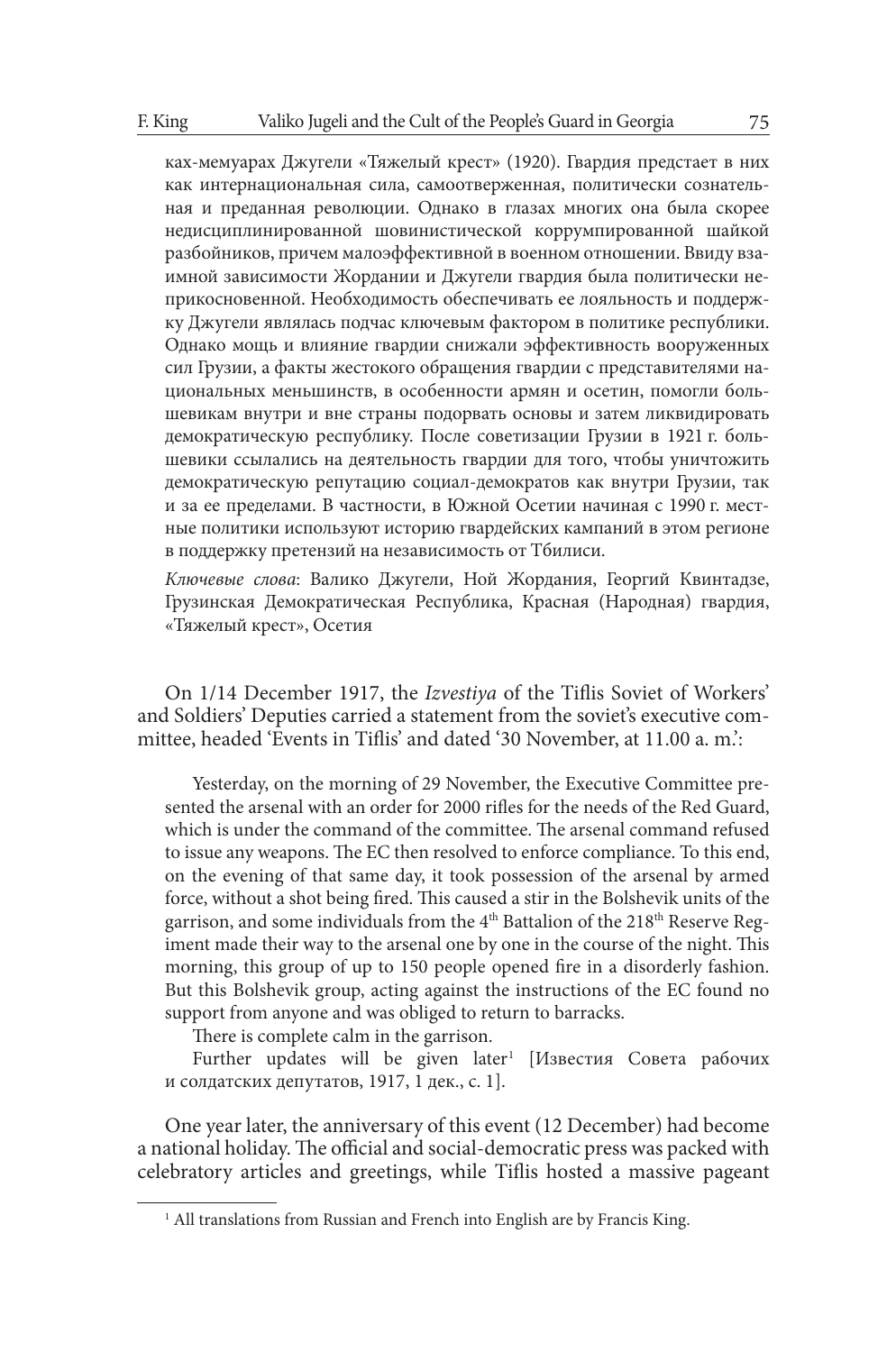

1. G. Lordkipanidze, Minister of War of the Democratic Republic of Georgia; N. Zhordania, Head of Government; V. Jugeli, Chairman of the General Staff of the People's Guard of the Republic. Photograph. 1920

of People's Guardsmen from across Georgia. A raid involving just over 200 people to seize 2000 rifles had become Georgia's 'storming of the Bastille'.

Using mainly Russian-language newspapers published in Georgia and other contemporary accounts, this article explores the official mythologisation of the Red (later 'People's') Guard during Georgia's brief period of independence from Russia, from the end of 1917 to early 1921. It argues that this heroic cult of the guard played a key role in the ideology and politics

of the social-democratic regime throughout its existence. Contemporary observers noted and remarked upon the political and social importance of the guard. The British journalist Carl Bechhofer, the French-Armenian diplomat Jean Loris-Mélicof, and the German General Friedrich Freiherr Kress von Kressenstein, all highlighted the great influence, material privileges and indiscipline of this armed militia, [Bechhofer, p. 58; Loris-Mélicof, p. 164; Kress von Kressenstein, p. 42] as did numerous Bolshevik apologetics for the Red Army's reannexation of Georgia, published in 1921 and after [см., например: Махарадзе; Trotsky]. But apart from one brief sour remark by Bechhofer about 'soul-inspiring' press coverage [Bechhofer, p. 59], there was little attention paid at the time to the cult fostered around the guard and its exploits. Subsequent literature in the major European languages on this period of Georgian history has generally focused attention on other aspects of the story, with the exception of the memoirs of General Kvintadze, a professional soldier and trenchant critic of the guard throughout the independence period [Квинтадзе]. Since 1991, the guard has again featured in Russian-language works, particularly in relation to its punitive missions in Ossetia. Most recently, V. M. Mukhanov has discussed military policy and the relation between the guard and the regular army in his detailed history of independent Georgia, but without much attention to the guard's heroic self-presentation [Муханов, с. 230–267].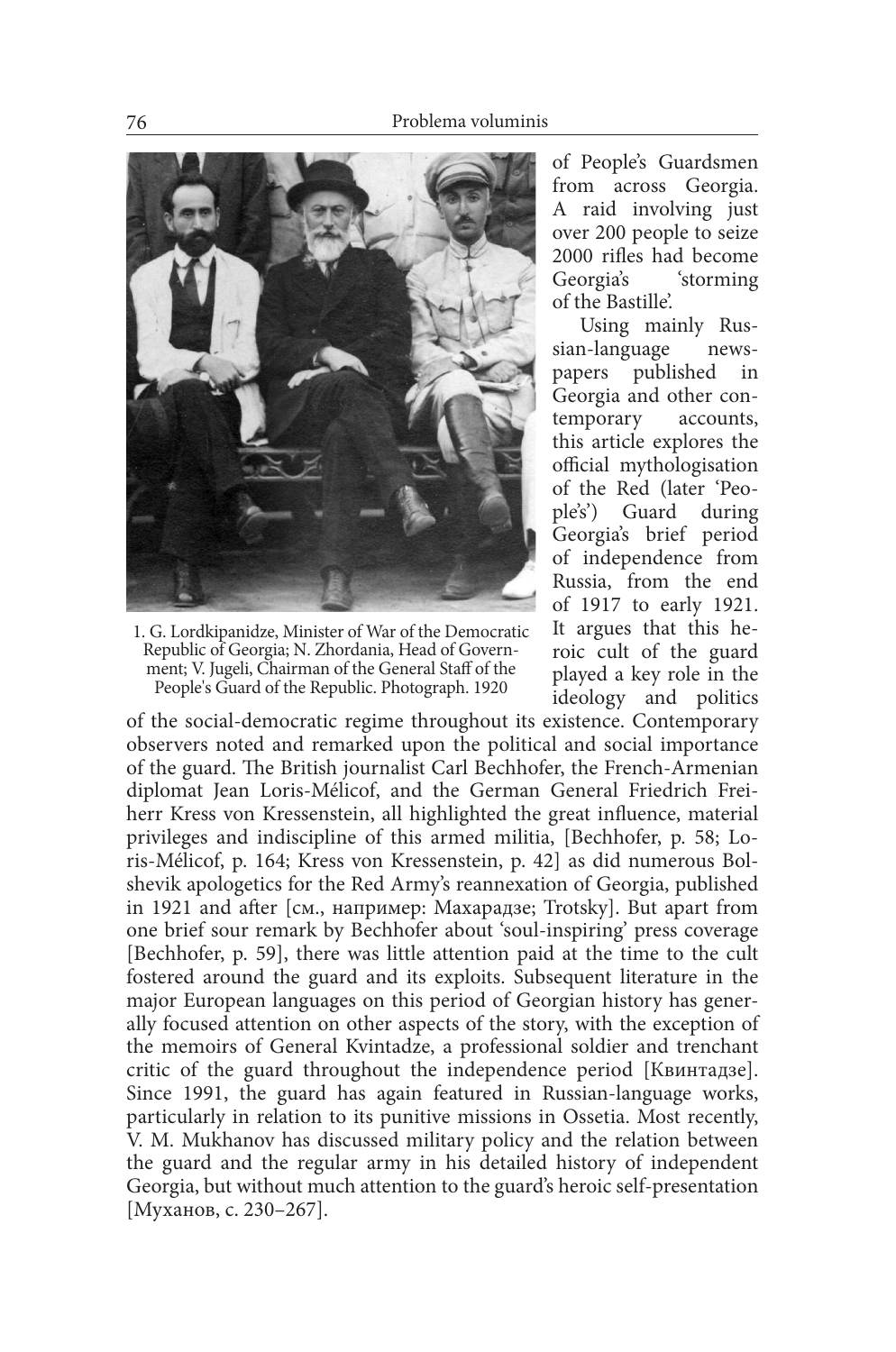## **Background: Georgia after March 1917**

Tiflis was the administrative and military centre for all Transcaucasia. From 1914 Russia's war effort against the Ottoman empire was run from

Tiflis, reserve troops were garrisoned there, and troops returning from the southern front passed through the city. After the fall of Tsarism in March 1917, the key regional political figure in Tiflis became Noy Zhordania, the charismatic Menshevik-aligned leader of the regional committee of the Russian Social-Democratic Workers' Party (RSDRP) and chair of the Tiflis Soviet of Workers' and Soldiers' Deputies.

Years of patient political work and struggle had made the RSDRP the predominant political force among intellectuals, workers and peasants in Georgia. Most Georgian social democrats identified with the Mensheviks – so much so, that in early April 1917 the local Bolsheviks opted to



2. General G. I. Kvintadze (Chikovani). Photograph. 1921

work with the Mensheviks in united RSDRP organisations, rather than risk striking out on their own [Кавказский рабочий, 1917, 2 апр., с. 3].

Among the Armenians, the RSDRP could not dislodge the nationalist-socialist Dashnaktsutiun, and in the Moslem Tatar (Azeri) population it had little influence outside Baku. Nonetheless, the RSDRP's superior organisation, dominance in Georgia and presence throughout Transcaucasia gave it a hegemonic position in the region after March 1917. The Provisional Government in Petrograd replaced the Tsar's viceroy with a Transcaucasus Commission known as OZAKOM, but the real authority in Georgia and much of Transcaucasia lay with the Tiflis Soviet, headed by Zhordania. The only other city in Transcaucasia with a soviet body of comparable weight was Baku, the cosmopolitan capital city of Azerbaijan.

All political institutions across Russia in 1917 were provisional, pending the election and convocation of the all-Russia Constituent Assembly, which was to decide on the future constitutional structure of the post-revolution Russian empire. The Transcaucasian political leaderships all shared this perspective. None of them envisaged seceding from Russia, which since the revolution held out the prospect of much freer national development within the Russian state. The very real political disagreements between Georgia, Armenia and Azerbaijan – not least concerning their national boundaries – could be shelved until the Assembly could rule on them.

Although Transcaucasia experienced the same deterioration in political, economic and social stability as the rest of Russia during 1917, the Mensheviks in Georgia retained their grip on the main political institutions and the loyalty of their working-class base. They did not lose many supporters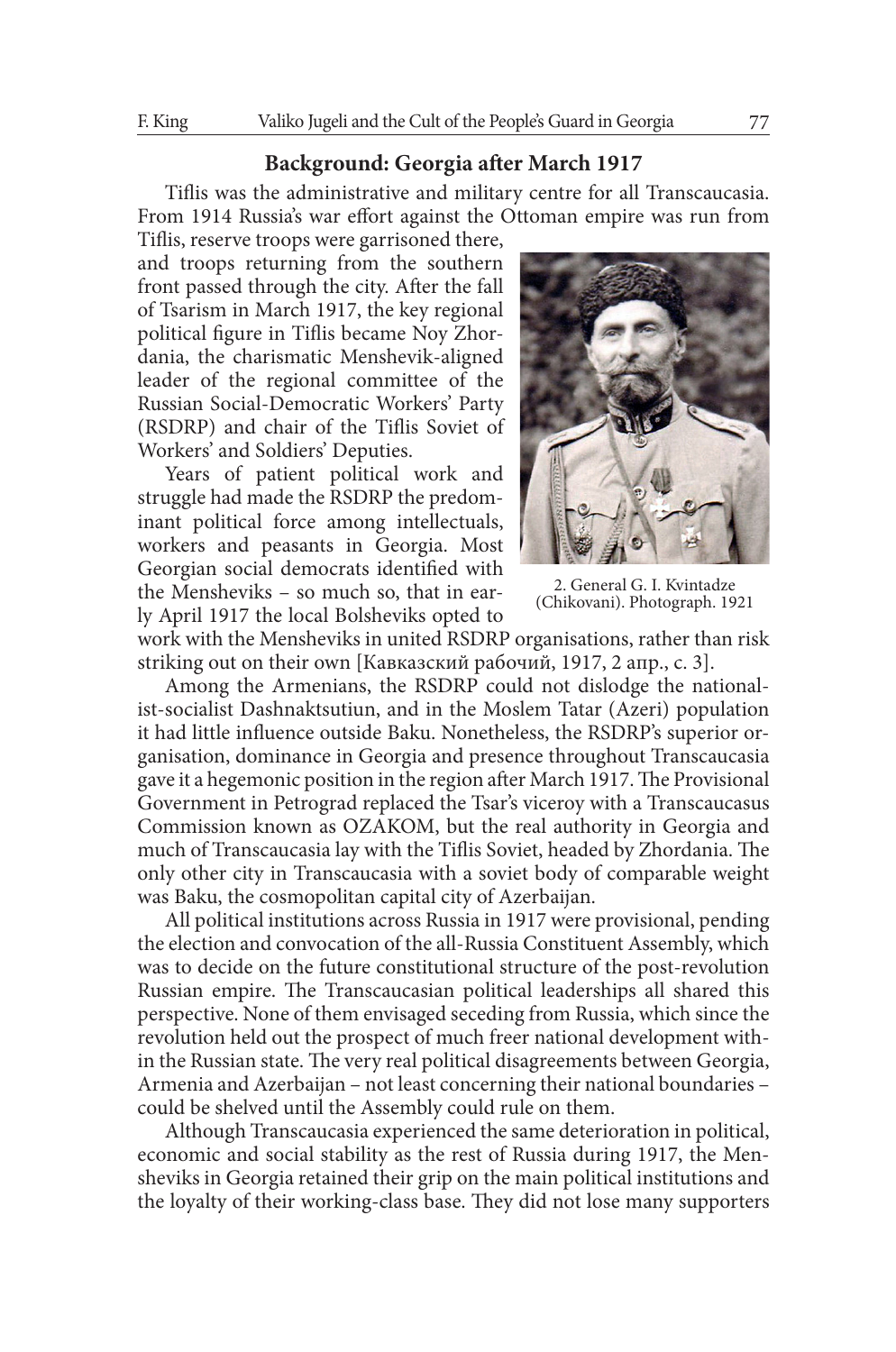to the Bolsheviks. Their tacit transformation into an increasingly national Georgian political force played an important part here.

## **October and after**

On 25/26 October (7/8 November) 1917, the Bolsheviks overthrew the Provisional Government in Petrograd and proclaimed 'Soviet power' across the empire. They called on soviets everywhere to recognise the 'Council of People's Commissars' (Sovnarkom) and its various decrees, including on land and peace. There was no 'October revolution' in Transcaucasia. Anticipating the Sovnarkom's speedy collapse, the leading politicians of Georgia, Armenia and Azerbaijan all refused to recognise it. Even in Georgia, where the socialist movement was predominant, the Bolshevik appeals received little response among ethnic-Georgian workers and peasants. However, the largely ethnic-Russian soldiers of the southern front and its rear garrisons *were* far more inclined to recognise the Sovnarkom – a Russian government which promised an end to the war, and rapid demobilisation.

October created a power vacuum in Transcaucasia, which several bodies attempted to fill. OZAKOM was replaced on 15/28 November 1917 by a Transcaucasian Commissariat – a temporary government composed of leading figures from the main parties of Georgia, Armenia and Azerbaijan, pending the convocation of the All-Russia Constituent Assembly. At the same time, 'national councils' for Georgia and Armenia were created, which sought to play increasingly political roles. But the key institution remained the Tiflis Soviet. As the social democrats' Russian-language paper *Bor'ba* put it on 1/14 December, 'everyone knows that all power in Tiflis is in the hands of the Tiflis Soviet of Workers' and Soldiers' Deputies'. [Борьба, 1917, 1 дек., с. 1]. Paradoxically, the Bolsheviks' overthrow of the Provisional Government had brought about 'soviet power' in Tiflis, even though the Tiflis soviet leaders and the commissars in Petrograd, refused to recognise one another*.* But 'power' needs resources and forces, and so Zhordania's party looked for the means to defend itself and its conception of 'the revolution'.

The Tiflis Soviet and the regional soviet organisations were the social democrats' firmest power base, and the main arena for their struggle against the Bolshevik challenge. Bolshevik agitators were particularly active among the soldiers. The back pages of the local Bolshevik paper, *Kavkazskiy rabochiy*, were filled with resolutions from soldiers' meetings greeting the Sovnarkom, denouncing the existing leadership of the Tiflis Soviet, and ending with demands like '1) arming the groups of soldiers which have no arms; 2) immediate new elections for all committees of all soldiers' units, and 3) immediate calling of a congress of delegates of the Caucasus army', or 'We demand immediate new elections for the Tiflis Soviet of Workers' and Soldiers' Deputies' and 'We demand that power pass into the hands of the soviets' [Кавказский рабочий, 1917, № 200, нояб., с. 4].

Supporters of Lenin's government across Russia had sought to topple non-Bolshevik local leaderships after October, and Tiflis in November 1917 was on a knife-edge, expecting some kind of *vystuplenie*. But Zhor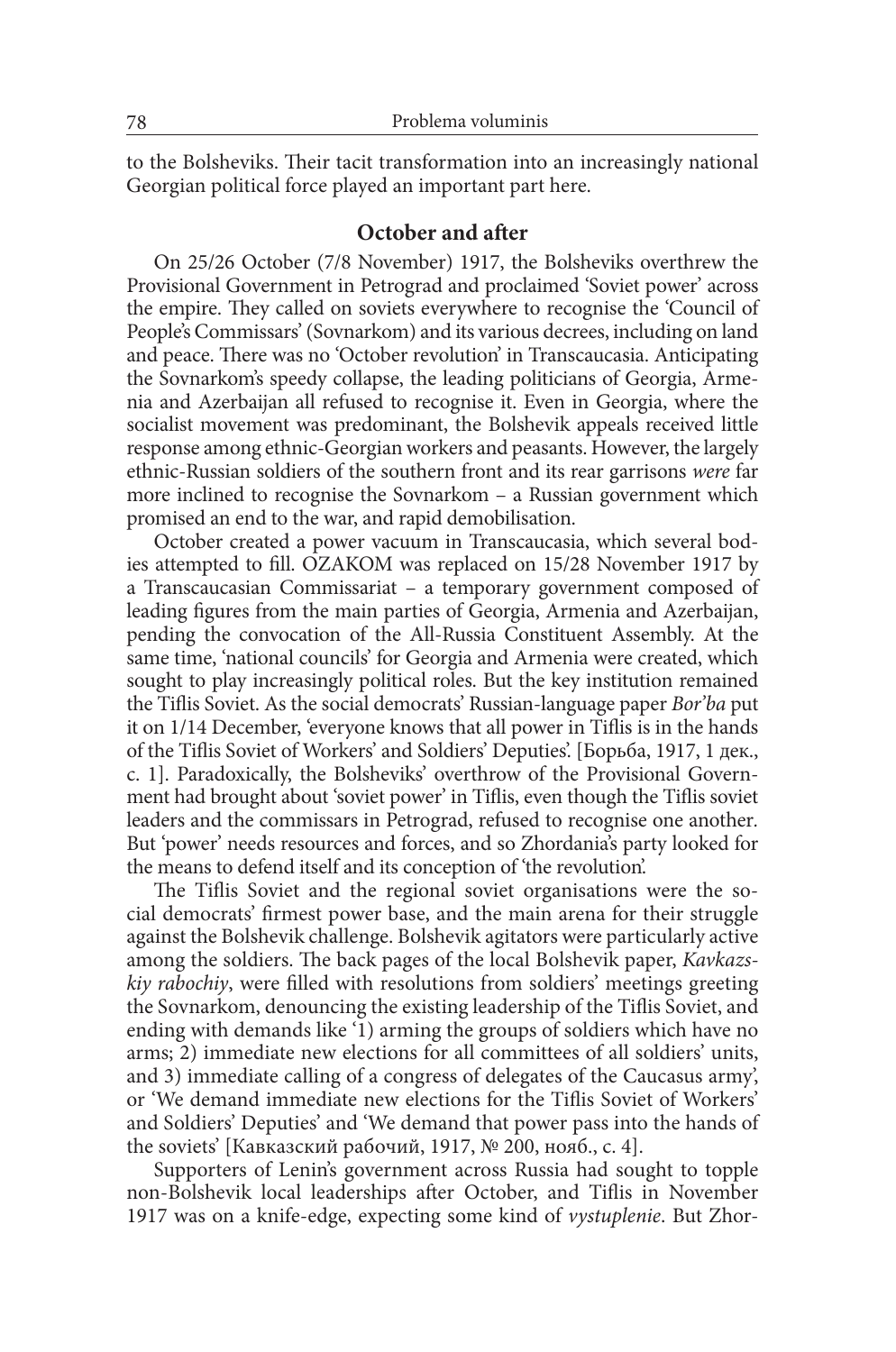dania's party was not about to surrender power without a fight, particularly since Bolshevik strength in the region was concentrated mainly among Russian soldiers keen to be demobilised and leave Transcaucasia for good. The Georgian Mensheviks took the initiative. On the pretext that local Bolsheviks were planning to seize power under instruction from Petrograd, the Executive Committee of the Tiflis Soviet declared a state of martial law in Tiflis on 26 November/9 December 1917. [Сеф, с. 336–337]. Тhe next day the 'workers' Red Guard' was mobilised to 'preserve revolutionary order' in Tiflis and their usual employers were ordered to pay them for the time they took off work to accomplish this [Известия Совета рабочих и солдатских депутатов, 1917, 30 нояб., с. 1]. But this poorly-armed band needed more weapons for this task, and therefore the soviet determined to acquire them from the arsenal, voluntarily or otherwise.

#### **Enter Valiko Jugeli**

This mission was entrusted to Valiko Jugeli (1887–1924), a young, but experienced RSDRP activist and a prominent figure in the Tiflis Soviet. In early 1917, when all social democrats were still in the same party, Jugeli had identified as a Bolshevik, and wrote leader articles for *Kavkazskiy rabochiy* [Кавказский рабочий, 1917, 30 марта, с. 1]. But by the end of May he had alienated other local Bolshevik leaders and was denounced over two issues of the same paper as 'a little man with a big opinion of himself '. [Кавказский рабочий, 1917, 30 мая, с. 2, 3; 31 мая, с. 2, 3]. He had subsequently transferred his loyalty to Noy Zhordania and the leadership of the Tiflis Soviet, even though he would still sometimes claim to be a Bolshevik. [Джугели, с. XII]. Impetuous, daring and charismatic, Jugeli was the natural leader of the Red Guard, able to command the loyalty of his men. He knew his organisation was one of the lynchpins of social-democratic power in a period of political, administrative and military chaos. It was the only reliable force at Zhordania's disposal, and this underpinned Jugeli's rapid rise to become one of the most powerful figures in Georgia, if not, for a time, in Transcaucasia.

Political authority in Transcaucasia was completely chaotic at this time. There was a 'government', the Transcaucasian Commissariat, which had almost no apparatus, armed forces or budget. It claimed still to be part of Russia, but did not recognise the government in Petrograd, nor any other government in Russia. There was a fragile ceasefire on the Ottoman front, still manned by remnants of the Russian army, but neither the Bolshevik-influenced soldiers nor those outside their group recognised any authority in Tiflis. The National Councils were trying to organise locally-recruited armies to take the place of the departing Russian forces, but with neither resources nor discipline these 'national' units were a poor substitute for the Russian army, and frequently degenerated into groups of bandits. Without the Red Guard, loyal to the soviet and its leaders, and led by the reliable and capable Jugeli, Zhordania's party might have been swept away. Moreover, as it was a volunteer force, comprised of workers whose employers had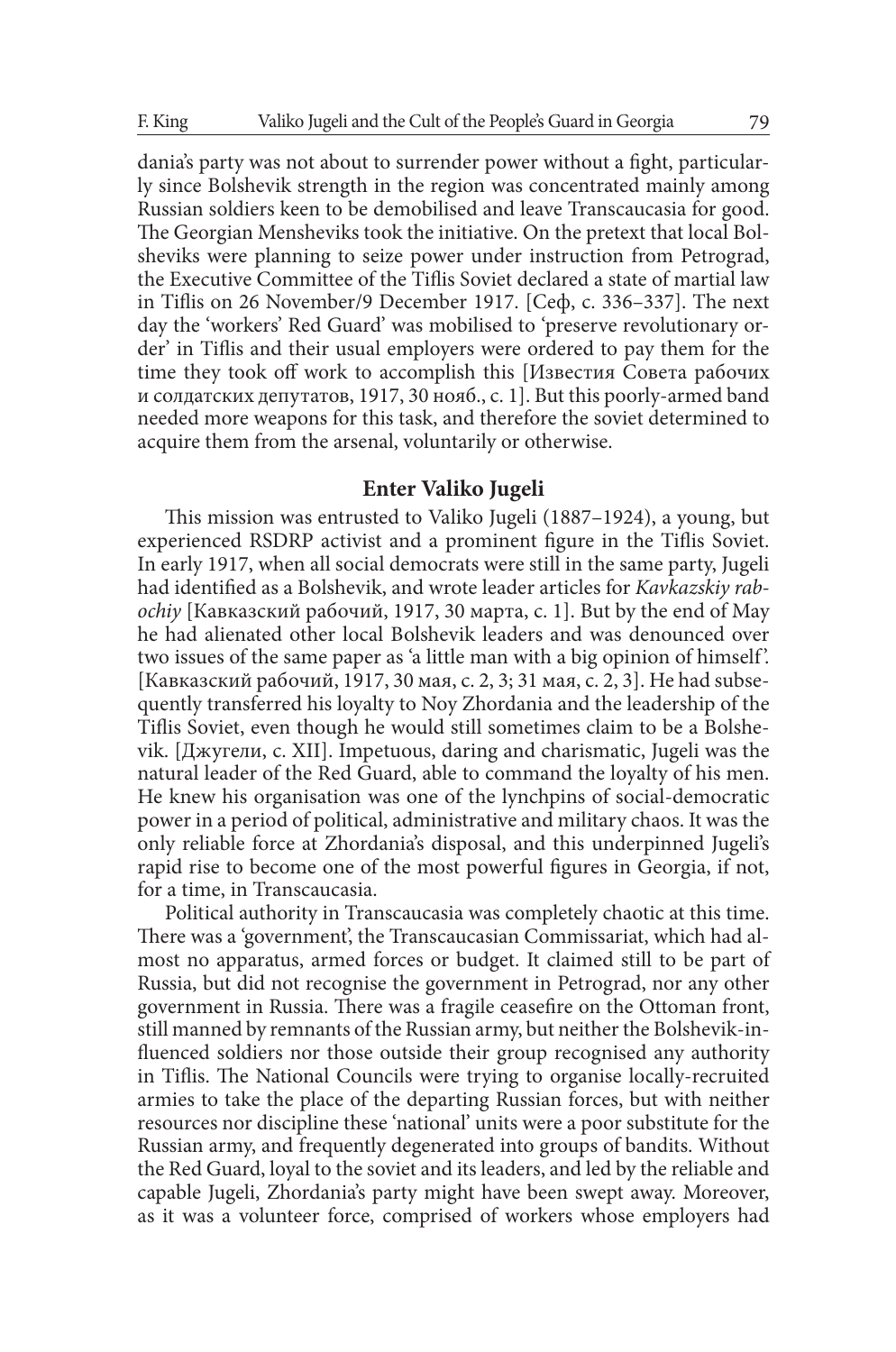to keep paying their wages while the guards were mobilised, the soviet did not need to pay for its upkeep [Известия Совета рабочих и солдатских депутатов, 1917, 30 нояб., с. 1].

#### **Early Red Guard campaigns**

In late 1917 and early 1918, the Red Guard was mainly concerned with internal security. The initial threats came from groups of Russian soldiers in Tiflis, some seeking to overthrow the local authorities in favour of the Sovnarkom, others simply looking for a chance to loot. As Jugeli put it, in a speech to mark the first anniversary of the seizure of the arsenal

Taking the arsenal protected Tiflis from Bolshevised bands, from disorganised soldiers who were on their way home and fancied stopping off in Tiflis to poke about a bit there. After the armed action of the Tiflis proletariat, they no longer wanted to make a detour to Tiflis, because they knew that there they would meet armed resistance from the workers [Джугели, с. XVI].

But even if the soldiers could be deterred from marauding in Georgia's cities on their way back from the southern front, how were they to get back to Russia? How much weaponry and equipment should they take with them – and who was to take charge of the weaponry left behind? The rail route back to Russia passed through Georgia, and then Azerbaijan. The slow-moving trains on the unguarded railway were a sitting target for Tatar (Azeri) armed bands seeking more weapons. In one notorious incident, the 'Shamkhor massacre' of 9/22 January 1918, a train full of soldiers returning to Russia, already largely disarmed by Georgian national military forces, was then attacked and massacred in Azerbaijan by Tatar forces aiming to seize their remaining arms [ИККЦ, 1918, 12 янв., с. 3]. This caused an immediate scandal in Georgia. At a session of the soviet Regional Centre, Jugeli denounced both the massacre and the preceding 'looting' of the soldiers by the Georgian national forces. To Jugeli, the 'national' military forces were both a rival to the Red Guard and a hotbed of nationalism and counterrevolution [ИККЦ, 1918, 14 янв., с. 3]. The Red Guard's 'militia' model, in contrast, provided a 'reliable guarantee that the question of armed forces for Transcaucasia will be resolved in full accord with the demands and interests of democracy' [Там же, с. 2]. A fortnight later, at the Regional Centre, Jugeli clashed with his party comrade, Noy Ramishvili, who argued for nationally-based armed forces within Transcaucasia. [ИККЦ, 1918, 28 янв., с. 3]. Jugeli positioned himself and the guard as defenders of the gains of the revolution, rather than defenders of the nation.

#### **Army or guard?**

On 8/21 February the soviet paper published an article, 'Red Guard', with the byline 'He' – almost certainly Jugeli – which declared: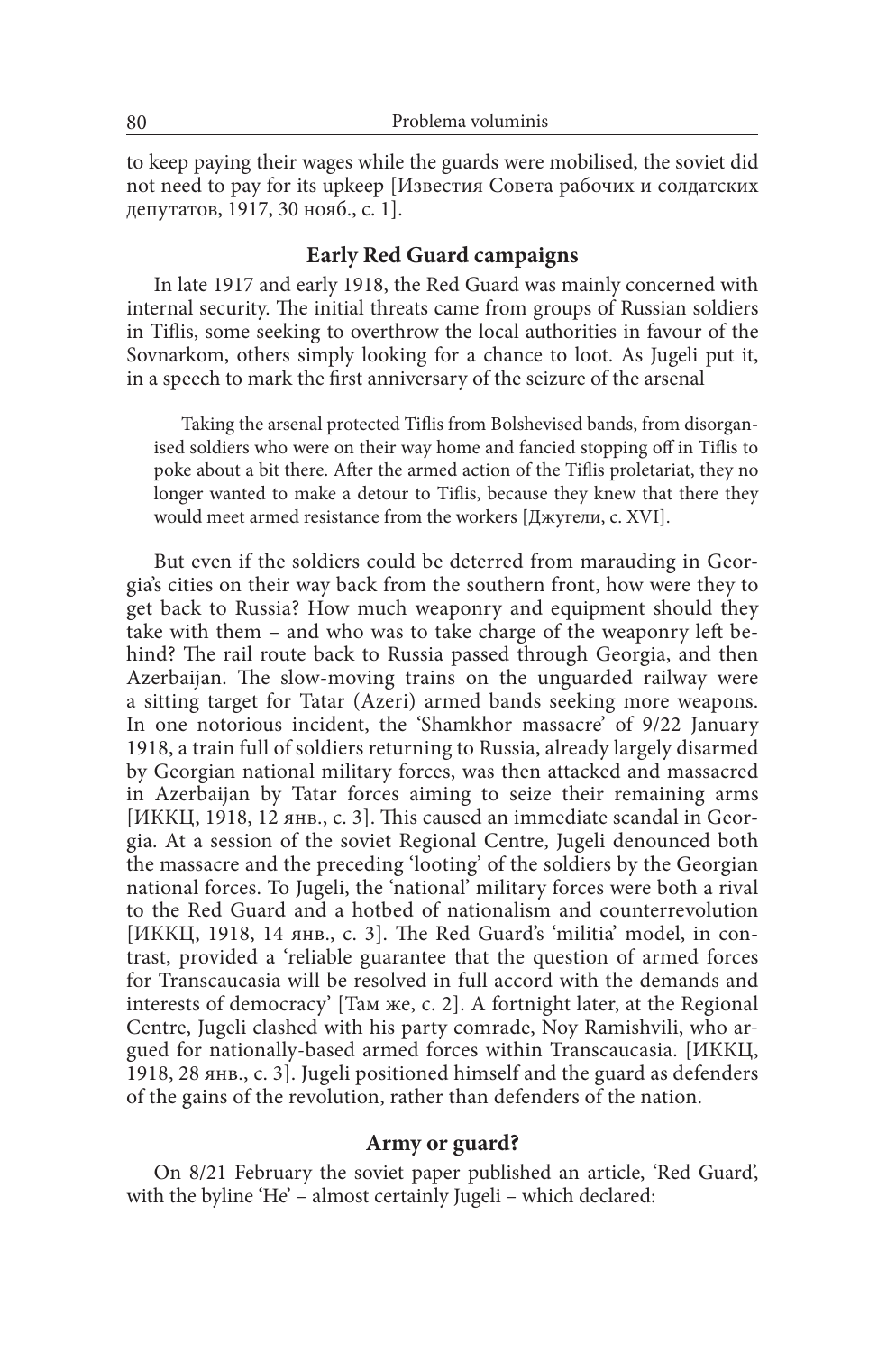The creation of the National Councils and their regiments, which have already started out along the road of defending narrowly-national interests, the departure homewards of the frontline Russian forces, the growing anarchy, the lack of any firm power – all this, taken together, is evidently a threat to the revolution and its gains.

The presence of this threat made it essential to organise the Red Guard quickly [ИККЦ, 1918, 8 февр., с. 2].

It called for both military and political education for the Red Guard, the better to defend the revolution. This notion that national armies were a source of counterrevolution would have a profound effect on Georgia's subsequent fate.

At this stage, however, the Red Guard was more a militia than an army, mainly concerned with quashing local disorders and rooting out bandits. Its mettle was tested on 10/23 February 1918, when the Sejm – a new parliament for Transcaucasia, based on the deputies elected from the region to the all-Russia Constituent Assembly – opened in Tiflis. The local Bolsheviks called a mass rally in the Alexander Gardens in Tiflis, in front of the Sejm, to protest this 'counterrevolutionary' move. Convinced that local Bolshevik leaders Stepan Shaumyan and Nikolay Kuznetsov were going to use this rally to storm the Sejm and declare 'soviet power', the Tiflis Soviet allowed the Red Guard to help disperse the rally. Armed clashes left one policeman and seven demonstrators dead. [ИККЦ, 1918, 14 февр., с. 4]. The soviet appointed a commission to investigate the events, but, as Zhordania later admitted, 'we knew in advance that its findings would be kept quiet'. [Жордания, с. 84].

As the Red Guard expanded its operations and became more firmly entrenched, at least in Georgia and on its periphery, its mythology developed. In early March 1918 it held a major rally outside the Sejm in Tiflis, with speeches from regional social-democratic leaders, including Nikolay Chkeidze, Isidor Ramishvili, Evgeniy Gegechkori and Vladimir Voytinsky, as well as Jugeli, who concluded:

Our Red Guard is an international force. We do not recognise divisions into Muslims, Armenians, Russians and Georgians. For us there is just one revolutionary proletariat … This international is not limited to Tiflis. It spreads across Transcaucasia, across Russia, across the whole world. Long live the international Red Guard! [ИККЦ, 1918, 2 марта, с. 4].

In mid-March, official regulations for the guard were issued. Its purpose was defined as 'defence of the revolution and decisive struggle against counter-revolution and anarchy'; it admitted 'all workers who have a class and internationalist standpoint', with 'strict filtration' to exclude unsuitable elements. Red Guards were 'obliged to observe the strictest revolutionary discipline', any violations of which were 'a crime against the revolution'. Point 9 obliged Red Guards to 'present an example of high revolutionary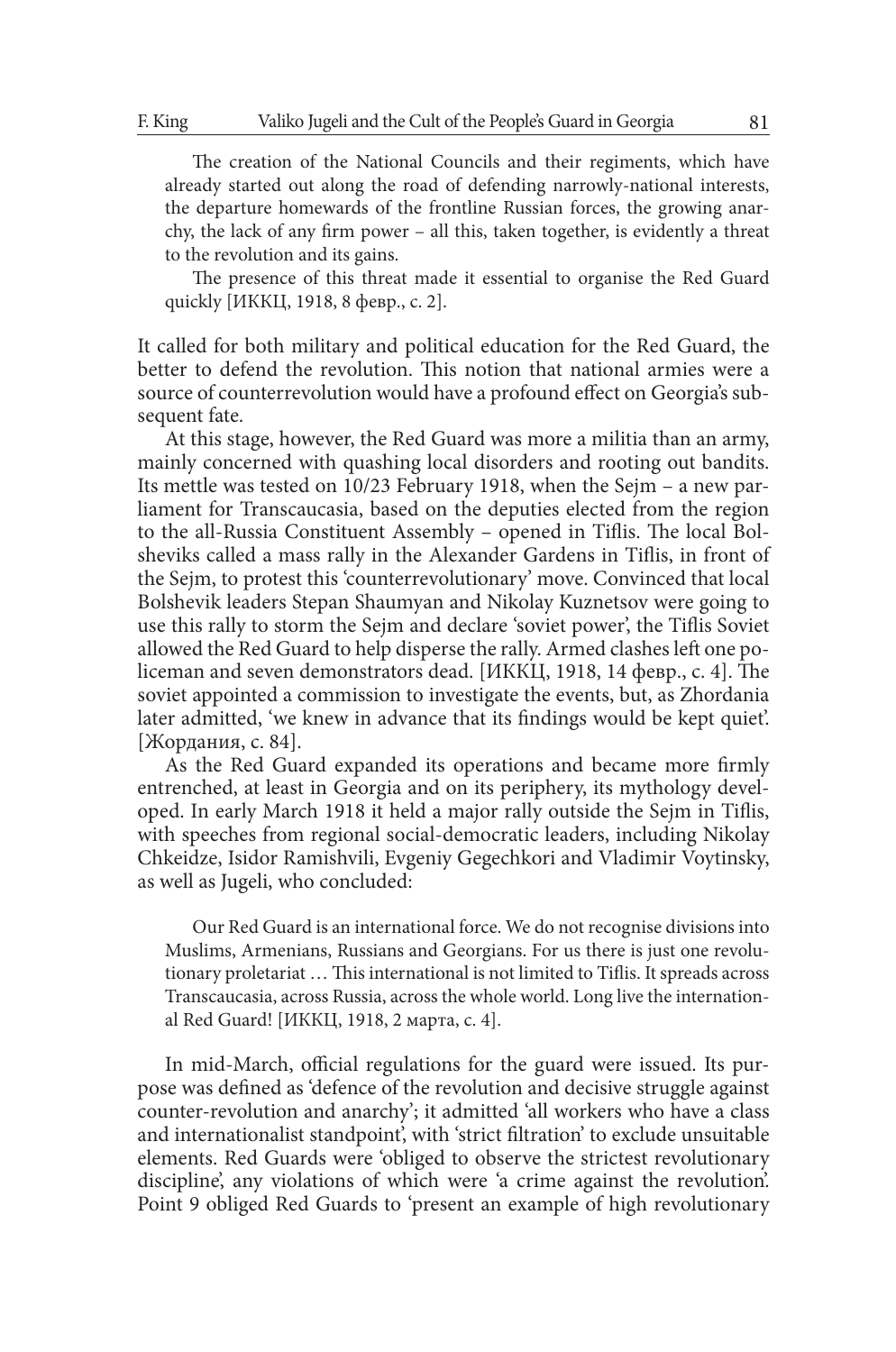morality and, struggling decisively against all antirevolutionary and antisocialist phenomena around them, above all fight mercilessly against all such phenomena in their own midst'. [ИККЦ, 1918, 13 марта, с. 4]. Such ideals probably had a greater effect on the guards' self-image than on their behaviour.

In the latter part of March 1918 the Red Guard was despatched to suppress disorders in and around Tskhinvali, South Ossetia. It was reported that the first group of guards sent there was overwhelmed and disarmed by 'an armed band of Ossetians and Georgians, composed entirely of former soldiers', characterised as 'Bolshevik elements, hooligan elements and landowner elements'. [ИККЦ, 1918, 23 марта, с. 3, 4]. Several guards were killed or taken prisoner, and in response a large mixed force of Red Guards, regular troops, gunners and machine gunners was sent to crush the rebellion with 'unwavering decisiveness'. At the same time, Jugeli called for 'the greatest care and tact, in order not to deepen the terrible gulf which this provocation has opened up between us and the unenlightened local masses'. [ИККЦ, 1918, 24 марта, с. 3]. The gulf would prove hard to close.

Quashing internal disorder within Georgia was one matter, but war against a traditional, well-funded army was another. The shaky ceasefire on the southern front with the Ottoman empire was crumbling in April 1918, and although Armenia was getting the worst of the Turkish advances, Georgia was also threatened. Early that month, Jugeli addressed the Sejm to a standing ovation with calls of 'Long live the Red Guard!', although his rousing speech denouncing Turcophilia said little about how best to resist the Ottoman forces. [ИККЦ, 1918, 4 апр., с. 4]. In fact, the main resistance came from the regular troops of the Transcaucasian Commissariat, organised into national formations with the Armenians taking on the brunt of the fighting [Квинтадзе, с. 32].

The relentless Ottoman advance of spring 1918 drove the very rapid changes which took place in Transcaucasia in April and May 1918. On 9/22 April 1918, on Turkish insistence, Transcaucasia finally declared itself a sovereign state, independent from Russia and competent to negotiate with Turkey. Five weeks later, also as a result of Turkish pressure, Georgia broke from its neighbours, declared 'independence' on 26 May 1918, and immediately invited in German troops for protection against Turkish encroachments. Independent Georgia's new government was led at first by the veteran social democrat Noy Ramishvili, while Zhordania remained in his own power base of the regional soviet centre. On 4 June, Ramishvili signed a peace treaty with Turkey, ceding significant territory, including control of the important port of Batum.

The Red Guard leadership protested vigorously against this treaty, proposing a motion at the regional soviet centre on 5 June that

…*such* a treaty should not have been signed without one final, desperate attempt at armed resistance. We should have fought. … It would have been better to perish, than to give in to the enemy without one last attempt to resist.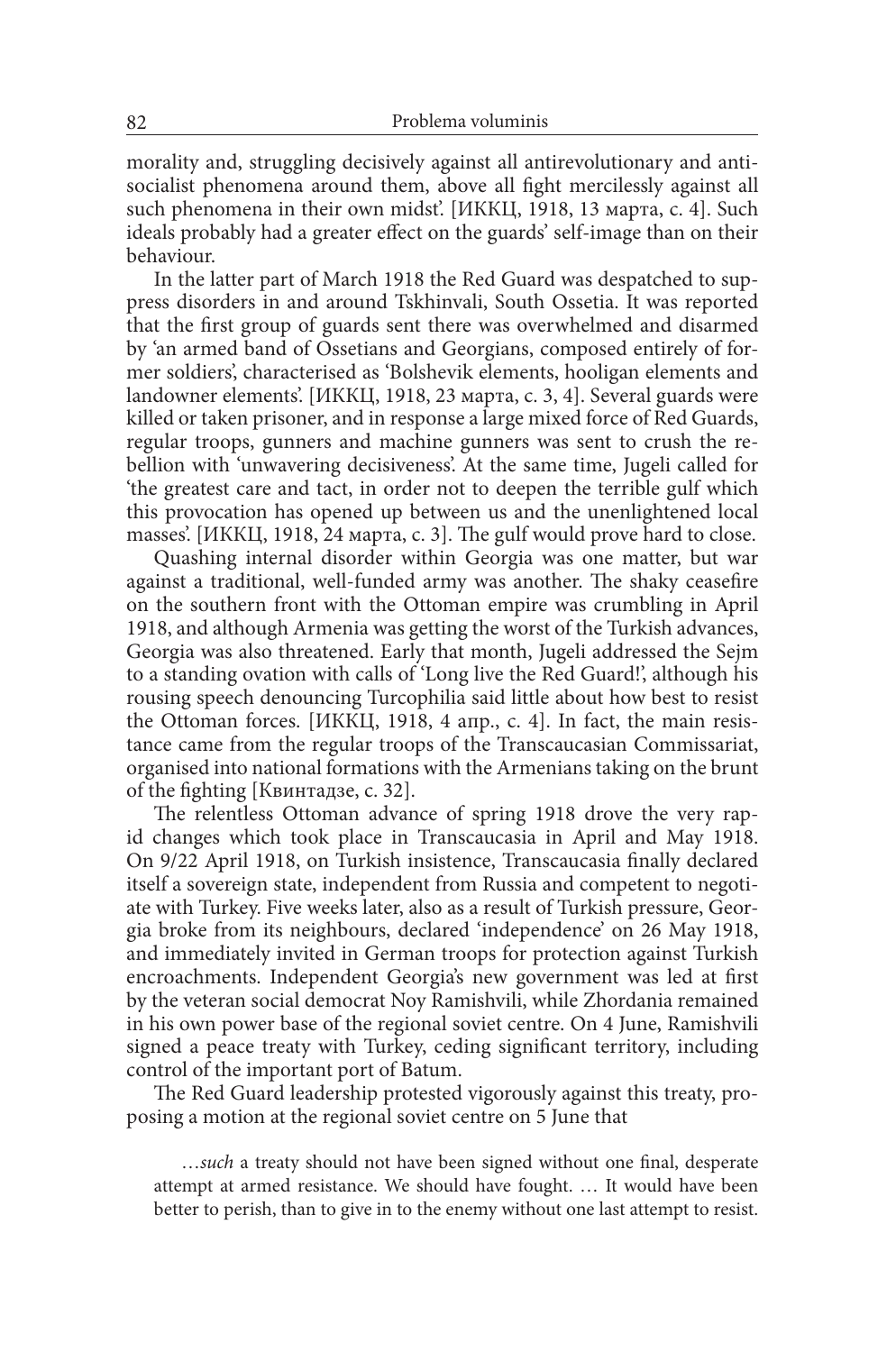It would have cost us our heads, but the enemy would not have bought victory over us so cheaply, and would have taken our country more seriously in the future [Борьба, 1918, 8 июня, с. 2].

The motion was lost by a margin of just two votes. It was notable that *Bor'ba*, the Russian-language paper of the ruling Georgian social democrats, clearly sympathised with this criticism of Ramishvili. The paper had long championed the Red Guards, and did much to foster the cult of the organisation. The issue of 15 June, for example, devoted half a page to the memory of Valiko Sherashidze, one of Jugeli's closest comrades, killed in action on an operation against Azeri (Tatar) fighters in Borchalo district, in the south. Almost in passing, the article stated:

The news of the death of our beloved comrade and leader led to grief, and anger, and a call for vengeance.

The village, in which Sherashidze was killed, was razed to the ground… [Борьба, 1918, 15 июня, с. 2].

Despite Jugeli's call in April for 'care and tact' in dealing with rebellious areas, the destruction of settlements where armed resistance was encountered would increasingly become a standard practice.

#### **Red Guard to People's Guard**

Building an independent nation state in Georgia after May 1918, albeit initially under German tutelage, required a single set of state institutions, including armed forces. The Tiflis and regional soviet centres no longer needed to exercise state functions. But the soviet's Red Guard had become an important political force, and the social democrat leaders, not least Noy Zhordania, wanted to keep an armed body that served as a guarantor of 'the revolution' and as a political counterweight to the regular army. After all, most of Georgia's professional army officers were not friends of social democracy.

The transformation of the Red Guard had certain aspects of a coup d'état. On 8 June, the regional soviet centre resolved to 'renounce all "functions of a state character" and hand over its armed forces to the government'. [Социал-демократ, 1918, 17 июня, с. 1]. Jugeli, in turn, protested, declaring that

he would agree to such a diminution of the rights of the Executive Committee on condition that N. N. Zhordania (chair of the EC of the Soviet of Workers' Deputies) became head of the government, because only in that case would it be possible to trust the government fully [Там же, с. 1].

In other words, the Red Guard would only submit to a government which was to its taste. Jugeli's condition could not be met immediately. The views of the German occupying forces, and the Georgian generals tasked with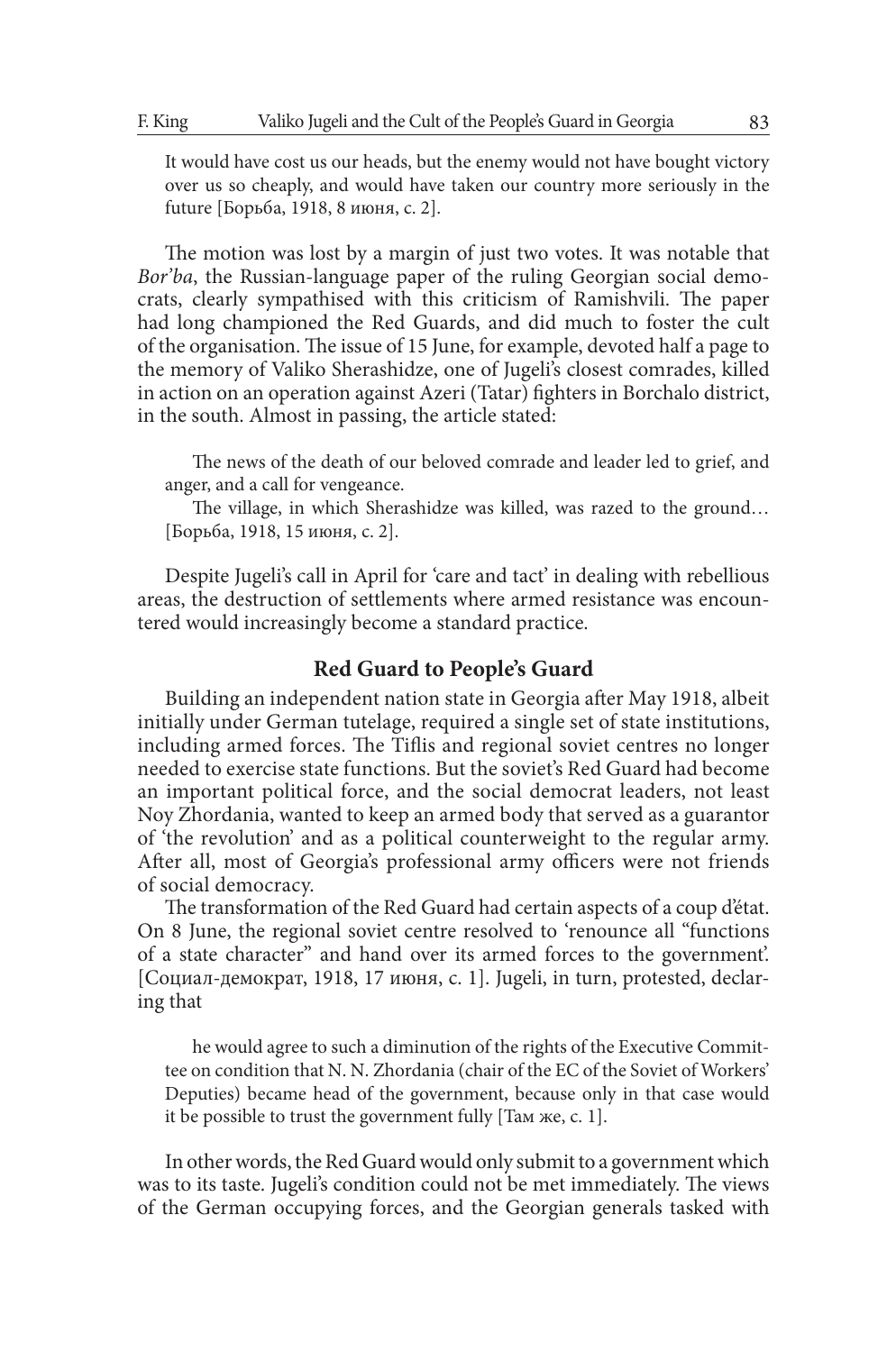building the regular army, needed to be considered. [Квинтадзе, с. 46–47]. In mid-June, the social democrat members of the Georgian National Council proposed a law, which 'declared the existing Red Guard to be the People's Guard of the Democratic Republic of Georgia'. [Квинтадзе, с. 48–49]. All its structures and personnel were to be transferred unchanged. Writing in *Bor'ba*, Vladimir Voytinsky stressed:

It is important that state recognition should not suck the vital spirit out of our Red Guard, and that the Red Guard, having become a state body, should remain the same as it was beforehand – a fraternal league of people loyal to the revolution, who have taken up arms to defend ideals dear and sacred to them [Борьба, 1918, 15 июня, с. 2].

The draft law entrenched the civilian character of the People's Guard. Unlike the regular army, the guard would not be answerable to the Minister of War but directly to the head of government. 'In short,' Voytinsky summed up, 'it affirms the People's Guard's role as a *revolutionary civilian militia*' [Там же].

This scheme met with some serious criticism. General Kvintadze, assistant to the Minister of War in June 1918 and one of the most competent professional army officers in Georgia, sought to amend it so that the regular army took precedence in terms of call-up and mobilisation, but he was also against the entire concept of the People's Guard, arguing that 'as an armed force, it was completely unfit for purpose on the battlefield'. [Квинтадзе, с. 51]. His outspokenness on this matter earned him a sharp rebuke from Noy Zhordania and immediate dismissal from the ministry. [Квинтадзе, с. 51].

In the National Council debate on the People's Guard, Jugeli, with his characteristic frankness, argued for retaining the guard because 'the hand of reaction' might 'turn the regular army to its side' and, therefore, 'democracy should have its own, more reliable military apparatus'. [Борьба, 1918, 23 июня, с. 3]. The representatives of the liberal-nationalist National Democrats in the National Council seized on this distinction. V. Tsereteli (not to be confused with the social democrat Iraklii Tsereteli), did not mince his words:

The Red Guard is neither chosen by the people nor responsible to it. It is a party organisation, a state within a state. Troops which are separate from the people are a dangerous thing. It consists of socialists. Jugeli openly said, that the Red Guard is needed to take action against the regular army. This is the start of civil war. The people does not love the Red Guard; it detests it. All the time we have this Red Guard, there will be no end to the chaos [Там же].

V. Tsereteli put the National Democrats' case that 'we need to create regular armed forces and abolish the Red Guard'. [Кавказ, 1918, 26 июня, с. 2]. However, his party was a small minority in the council, and the social democrats had no difficulty in getting the People's Guard approved.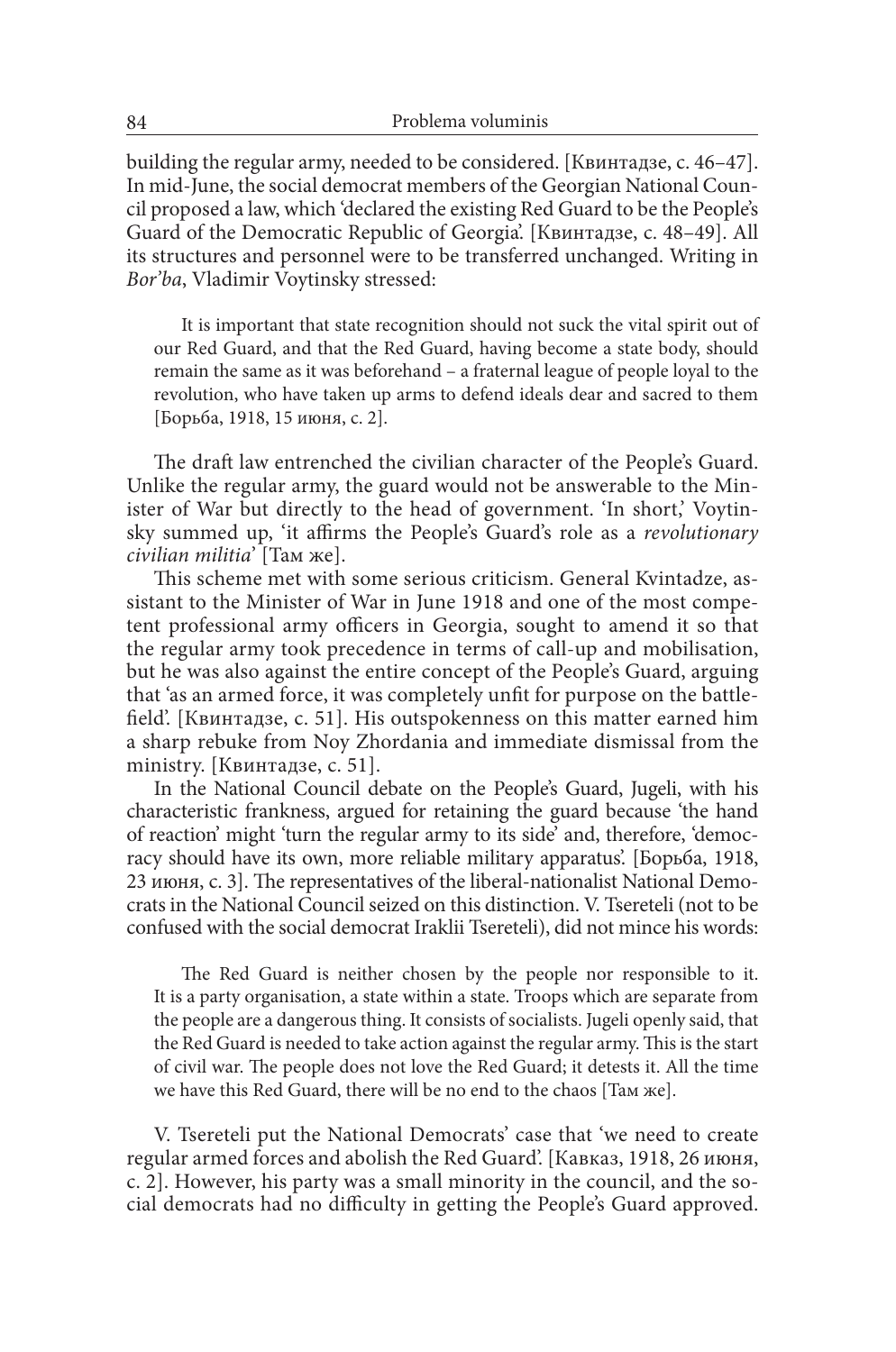The 'coup' was completed on 24 June, when Iraklii Tsereteli addressed the National Council on behalf of the social democrats proposing the creation of a 'strong government, around which all the democratic forces can unite … The person who enjoys the trust of the majority is N. N. Zhordania, who should be at the head of the new government'. [Там же, с. 2]. Jugeli was jubilant at the news:

My dream has come true: N. N. Zhordania has become head of the government. He has brought certain members of the bureau of the [soviet] Executive Committee into his government. This is good: I can serve such a government without question… They have offered me the post of deputy war minister. But I refused categorically, I don't want to lose the guard, or the guard to lose me… [Джугели, с. 27].

#### **The cult develops**

The newly-renamed People's Guard continued to enjoy extensive and sympathetic coverage in *Bor'ba* and the official press, and could now also mobilise state resources to boost its profile. The first anniversary of the seizure of the arsenal was marked in style. On 6 December 1918, the front page editorial in *Bor'ba* recounted the heroic seizure of the arsenal. It described how '250 Tiflis workers took over the arsenal against a 20 thousand strong "Bolshevistically" inclined garrison' because they 'expressed the united will of the organised proletariat of Georgia'. Moreover, this united will 'has been expressed in all the subsequent heroic struggle of the People's Guard'. [Борьба, 1918, 6 дек., с. 1]. The issue of 11 December carried details of the 'heroes' trains', bringing guards in from all over the country for their grand parade in the centre of Tiflis. [Борьба, 1918, 11 дек., с. 4]. Finally, on the anniversary itself (12 December), much of the paper was devoted to panegyrics to the People's Guard, reprints of speeches that Zhordania and Jugeli had given at the time the arsenal was seized, poems extolling the guard, and suchlike. Vladimir Voytinsky lauded the multi-ethnic composition of the guard, the fact that devotion to the revolution was the only criterion for membership, and that 'it has always been and remains the most reliable keeper of the ideals of internationalism' [Борьба, 1918, 12 дек., с. 2].

This anniversary issue of *Bor'ba* also carried the first instalment of 'A Heavy Cross' (*Тяжелый крест*) – Jugeli's frank and unvarnished memoir of the campaigns of the guard, written in the form of a diary. Further instalments of this memoir became an irregular feature in the paper, often on special occasions, and in 1920 these extracts were republished as a book – a work which secured Jugeli's reputation.

*Sotsial-demokrat*, the paper of the 'internationalists' who rejected the Georgian social democrats' breakaway from Russia and the RSDRP, took a sourer view of the People's Guard and its anniversary festivities: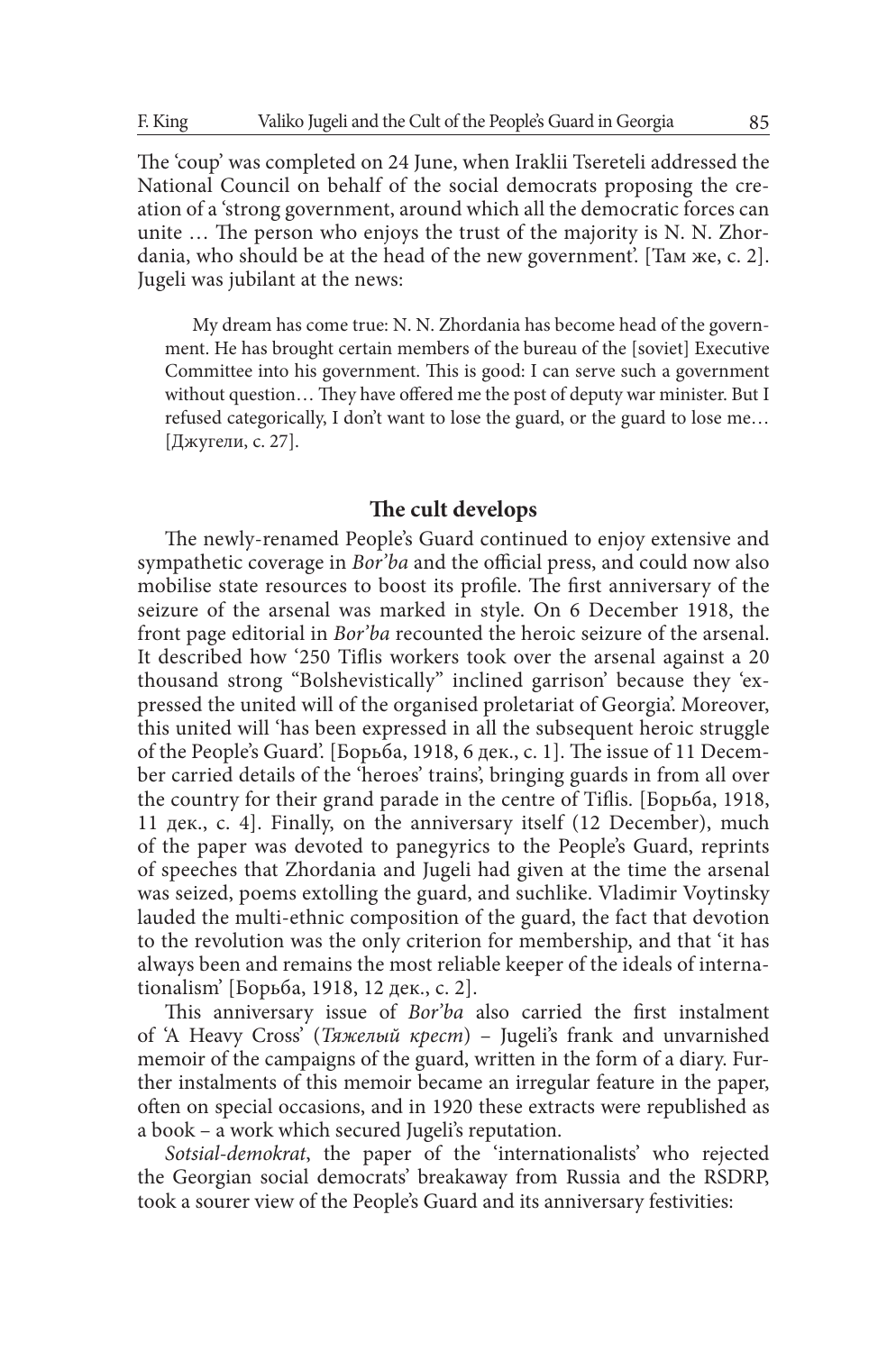Red flags, troop movements, artillery on the streets of Tiflis, processions, welcome speeches, triumphant spectacles, a military band, the cheery sound of the zurna being played – there was all of this on 12 December, the day of the People's Guard.

There was all of this, but one thing was missing – a festive atmosphere…

It is enough to compare the festival of 12 December with the solemn tribute to the memory of the fallen in the revolution which took place in Tiflis on 23 March last year to see how far removed today's celebrations are from the ceremony *of all the people* of last year… [Социал-демократ, 1918, 16 дек., с. 4].

General Kvintadze, meanwhile, was exasperated that such celebrations were taking place at all while there was a war going on. Clashes with Armenian armed bands over border areas had been flaring up since the first week of December 1918, but the People's Guard in Tiflis was more concerned with organising its festivities, even bringing its cavalry away from the battle zone at Ekaterinenfeld to take part in the parade [Квинтадзе, с. 59].

## **A test of 'internationalism' – war with Armenia**

The skirmishes on the border with Armenia on the Borchalo River rapidly turned into a war between the two states. On 14 December 1918, around the start of hostilities, Jugeli noted in his diary that 'the enemies of democracy and socialism can easily give the Borchalo difficulties a nationalist character'. [Джугели, с. 88]. Sure enough, by 31 December, Jugeli was fretting that the ceasefire due to come into effect at midnight might prevent his forces from taking the village of Bolnis, as 'the vital interests of our country demand this! <…> We must bring our country a splendid new year's present!' [Там же, с. 108–109]. It was not just on the border that nationalism flourished. Georgia's Armenian population became the enemy within, to be arrested, expropriated, looted or expelled at will. So indiscriminate was the campaign that on 25 December Arshak Zurabov, an old social democrat of Armenian ethnicity was given a special pass to certify that 'he, as an Armenian, is not liable to detention or arrest'. [НАГ. Ф. 1832. Оп. 1. Д. 1. Л. 1]. For his part, Zurabov expressed his feelings in a very bitter open letter to Zhordania. [Социал-демократ, 1919, 13 янв., с. 1–2]. A letter in the next issue of *Sotsial-demokrat* signed 'Arrestee' told the story of a group of Armenians, arrested at a railway station near Gori on 23 December by the local People's Guard on account of their nationality. They were held for 20 days in appalling conditions, before being handed charge sheets, filled out with bogus charges. [Социал-демократ, 1919, 20 янв., с. 4]. Jugeli's own assessment of the war was altogether more benign: 'we fought this war not against the Armenian people, but just against monstrous Armenian nationalism…' [Джугели, с. 110–111].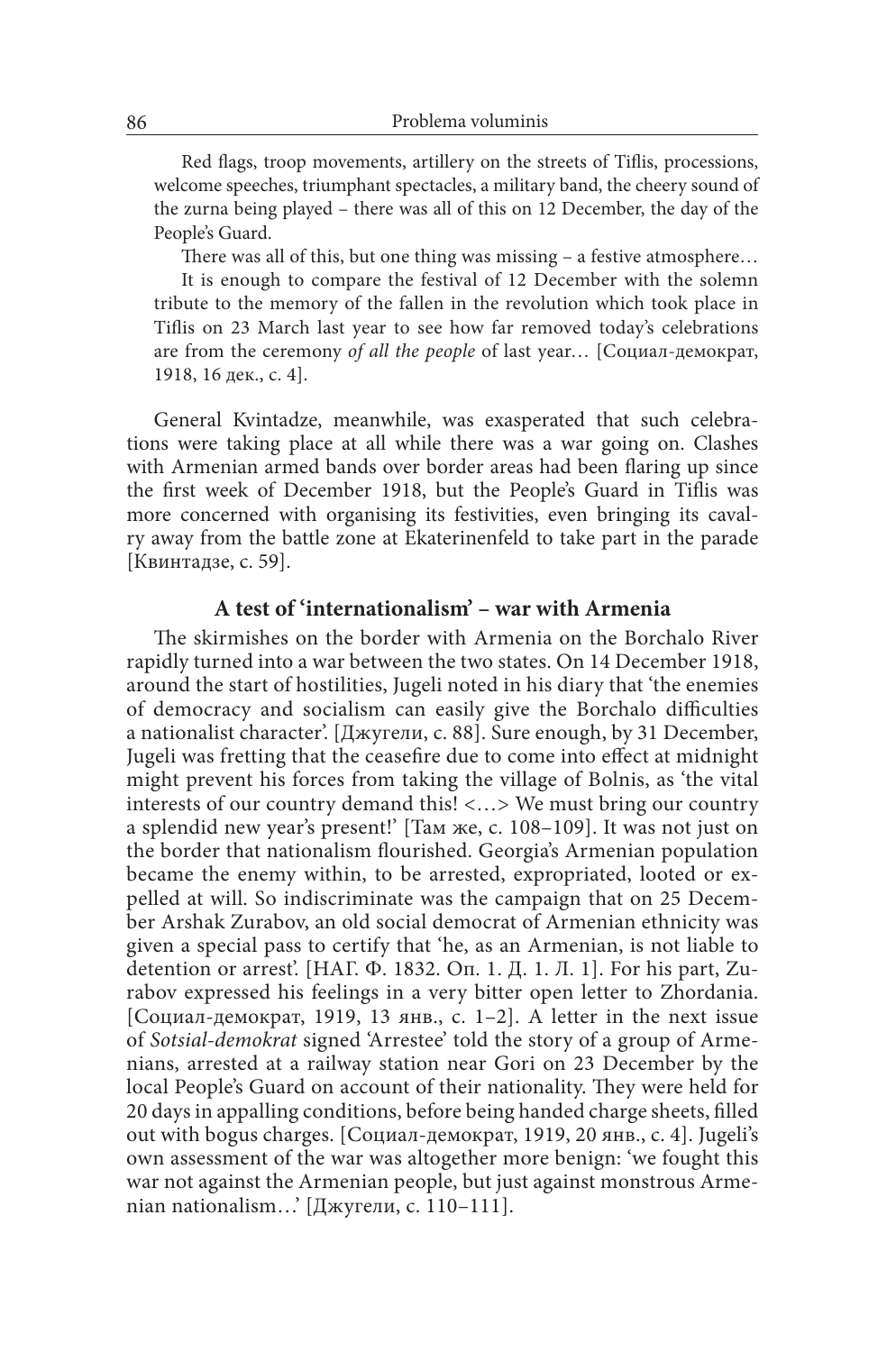## **Jugeli's "Heavy Cross"**

This series of diary-style vignettes, first published in *Bor'ba*, constitute the main text of the People's Guard cult. They appeared some months after the events they described, were written for public consumption, but are still quite revealing. The title reflects Jugeli's self-presentation as a reluctant warrior motivated by an overriding sense of duty. He was clearly a very emotional man, sincerely devoted to Zhordania and a certain conception of revolution. He could be calculating – on 13 July 1919 he demonstratively resigned from the People's Guard in protest against a repeat move by the social-democratic group in the Constituent Assembly to subordinate the guard to the War Ministry rather than to the head of government. This paid off, in that by 19 July he could announce that 'my "incident" with the fraction is exhausted, our amendment has been accepted… we are once again independent from the generals, and once again free in our democratism!' [Джугели, с. 165].

The section of *Heavy Cross* which earned the book and its author lasting notoriety concerned the 'South Ossetian Vendée' of June 1920. South Ossetia had been restive throughout the DRG's existence, and, encouraged by local Bolsheviks, there was a large-scale rising there from May 1920. Jugeli's forces joined the effort to repress the rebellion, which he blamed on 'Ossetian nationalists – our worst and tireless enemies' [Там же, с. 231]. On 12 June he noted that 'among the guards there is serious annoyance… and therefore several houses have already been set on fire. It's night now. You can see fires everywhere! But I'm used to it now and can look at it almost calmly' [Там же, с. 235]. The next day he expressed his contempt:

The Ossetians, those silent slaves of the old autocracy, those faithful lackeys of our landowners and old police-officers, those born watchmen – now they are donning red mantles and posing as revolutionaries. <…> We love freedom, our democracy and our republic. We are fighting for the liberation of the working class. And in the interests of the struggling working class, in the interests of the socialism of the future we shall be harsh! [Там же].

## **A view from the army**

General Kvintadze was commanding army operations alongside the People's Guard in the South Ossetian campaign, and observed the guards' uncontrolled rampaging and killing sprees. Kvintadze remarked in his own memoirs:

I cannot understand… how anyone can imagine that an organisation like the Guard, with such appalling practices and morals can be a threat to the enemy or useful to the motherland. <…> They were scared to touch the Guard. It dominated the state. The Guard was the institution which held the real power in the state [Квинтадзе, с. 205].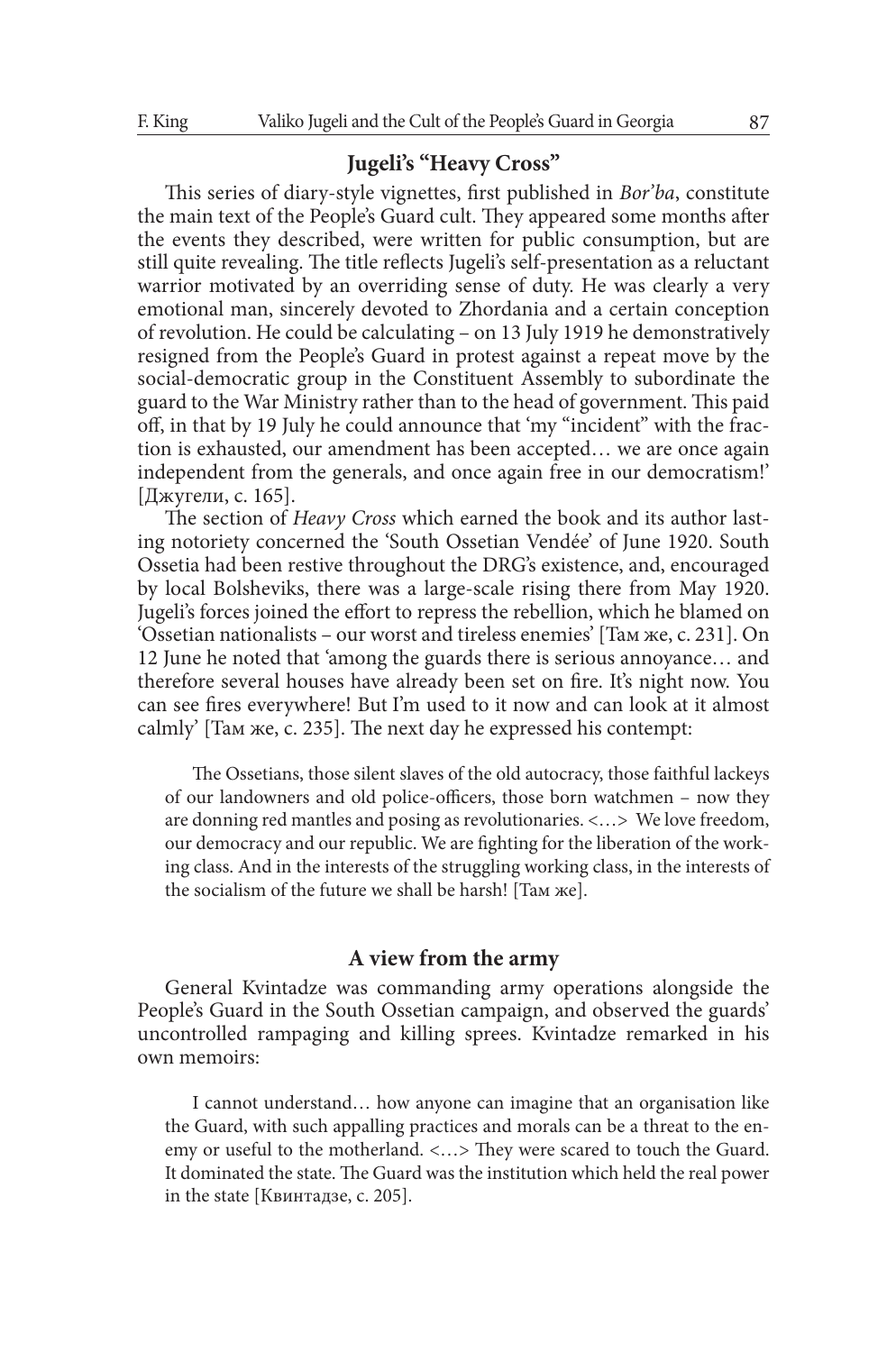More than once Kvintadze was brought into the top military command in times of dire military crisis, and then dismissed again once the crisis was over because of his hostility to social democracy and the People's Guard. Four days after the Red Army invaded Georgia, on 15 February 1921, Kvintadze was again summoned to help direct the war effort, although by this time he realised that the war was already lost. His view of the military usefulness of the People's Guard was scathing:

They were Praetorians. They filled the same position under our rulers as the Praetorians did under the Roman emperors. They were just as privileged, and it was as necessary to take account of them and bow to their demands, as it was with the Praetorians [Квинтадзе, с. 368].

## **The cult of the People's Guard in history**

Just as the Bolshevik invasion was putting an end to the DRG, Voytinsky published *La Démocratie Géorgienne* in Paris, aimed at a French labour movement audience. A short section on the People's Guard carried a glowing portrait of Jugeli:

Young, handsome, energetic, an excellent speaker… calm and cautious when he prepares an operation, imperturbable and courageous in combat, always leading the assault… [his] word is law for the guardsmen… [Woytinsky, p. 103].

But it was too late to export the cult of the People's Guard. With the successful Red Army takeover of Georgia, the bitter recriminations among the Georgian exiles, including General Kvintadze's damning assessment of the usefulness of the guard militarily and its organisational principles, the assiduously fostered cult came to nought. Jugeli's arrest by the Cheka in August 1924, while on a clandestine mission to organise a national anti-Bolshevik rising in Georgia, the cunning way Lavrenti Beria subsequently sought to use him to forestall the rebellion, and his eventual execution on 30 August, all represented a sad end to a remarkable career [Лурье, Маляров, с. 91–104].

However, Jugeli's *Heavy Cross* ensured that he was not forgotten. Its incautiously frank descriptions of People's Guard operations, especially the suppression of the rebellion in South Ossetia in 1920, were seized on by Bolshevik publicists to besmirch the 'democratic' credentials of the DRG. In *Between Red and White*, Trotsky damned Jugeli as a 'repulsive mountebank' [Trotsky, p. 69], while the Georgian Bolshevik leader Filipp Makharadze, in *The Menshevik Dictatorship in Georgia*, characterised the guards as not merely Praetorians, but '*oprichniki*' [Махарадзе, с. 103]. Since 1991, the break-up of the USSR and the ethnic conflicts on the territory of the former Georgian SSR, *Heavy Cross* has been much used in support of South Ossetia's claim for independence from Georgia. In 2016, a South Ossetian propaganda film *Iron Vendée* selectively quoted Jugeli's book to present him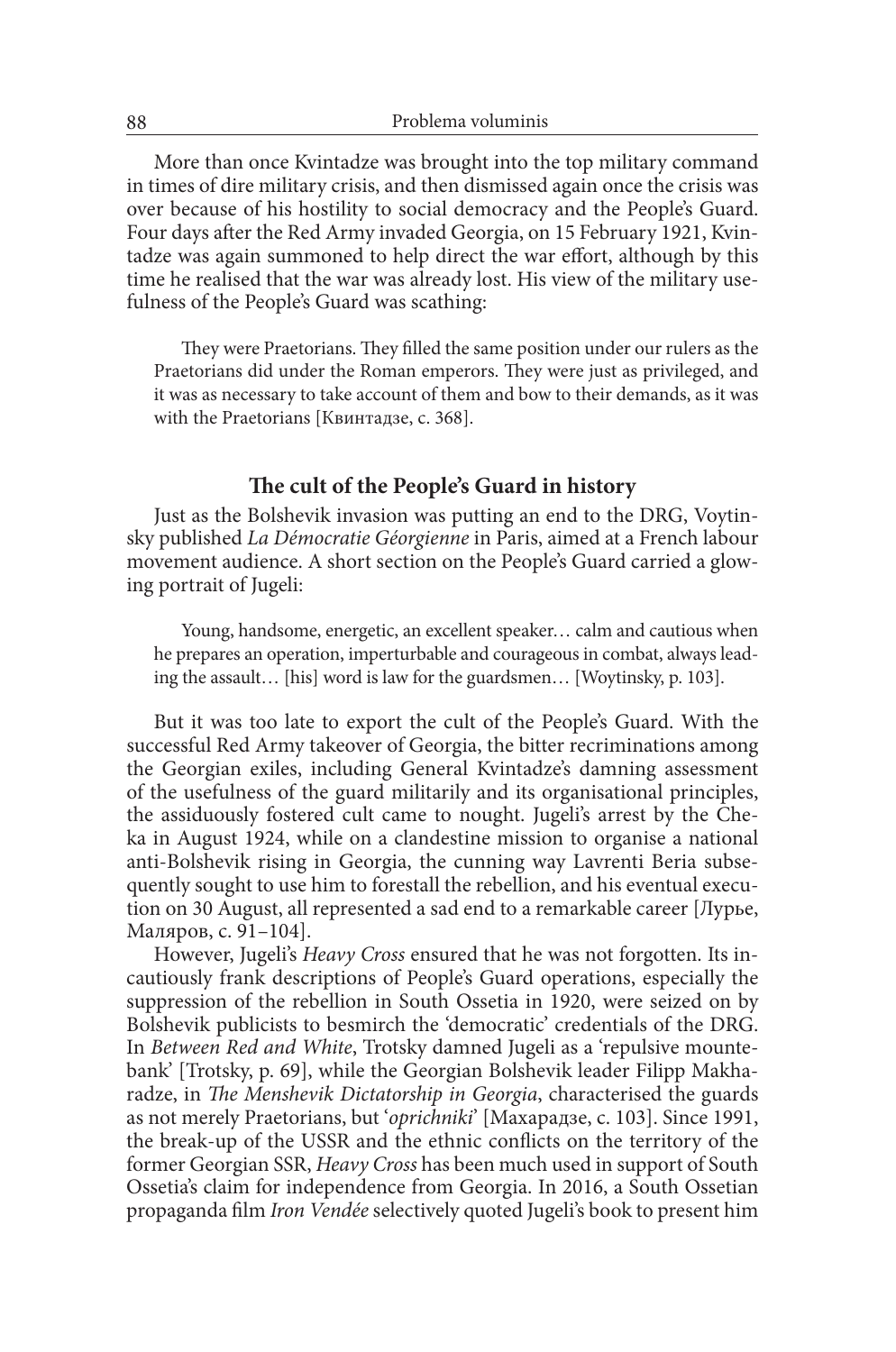as nothing more than a malevolent, sadistic villain [Iron Vendée]. Cults and mythologies have a life of their own, and their evolution may sometimes surprise their creators.

#### Список литературы

Борьба. 1917. 1 дек.; 1918. 8, 15, 23 июня, 6, 11, 12 дек.

*Джугели В.* Тяжелый крест : (Записки Народногвардейца), Тифлис : Ал. Арабидзе и Ко., 1920. XXXII, 246, 249–250, 283 с.

*Жордания Н.* Моя жизнь / пер. с груз. И. Жордания. Stanford, CA : The Hoover Inst. on War, Revolution and Peace, 1968. XIV, 130 с.

Известия Совета рабочих и солдатских депутатов г. Тифлис. 1917. 30 нояб., 1 дек. ИККЦ – Известия Кавказского краевого центра советов рабочих, солдатских и крестьянских депутатов и Тифлисского совета рабочих и солдатских депутатов.

1918. 12, 14, 28 янв., 8, 14 февр., 2, 13, 23, 24 марта, 4 апр.

Кавказ. 1918. 26 июня.

Кавказский рабочий. 1917. 30 марта, 2 апр., 30, 31 мая, № 200 (нояб.).

*Квинтадзе Г. И.* Мои воспоминания в годы независимости Грузии 1917–1921. Париж : YMCA-Press, 1985. 470 с.

*Лурье Л., Маляров Л.* Лаврентий Берия : Кровавый прагматик. СПб. : БХВ-Петербург, 2015. 528 c.

*Махарадзе Ф.* Диктатура меньшевистской партии в Грузии. М. : Госиздат, 1921. 112 с.

*Муханов В. М.* «Социализм виноградарей», или История Первой Грузинской республики: 1917–1921. М. : Кучково поле, 2019. 928 с.

НАГ. Ф. 1832. Оп. 1. Д. 1.

*Сеф С. Е.* Революция 1917 года и Закавказье. Тифлис : Заккнига, 1927, 392 с.

Социал-демократ. 1918. 17 июня, 16 дек.; 1919. 13, 20 янв.

*Bechhofer C. E.* In Denikin's Russia and the Caucasus, 1919–1920. L. : Wm. Collins, 1921. 344 p.

Iron Vandée : док. фильм / реж. Г. Мамиев. Республика Южная Осетия : Гос. телерадиокомпания «Ир», 2016. URL: https://www.youtube.com/watch?v=4-mLN9atN84 (дата обращения: 20.05.2020).

*Kress von Kressenstein F.* Meine Mission im Kaukasus. Tbilisi : Samschoblo, 2001. 161 p.

*Loris-Mélicof J.* La Révolution Russe et les Nouvelles Républiques transcaucasiennes. Paris : Félix Alcan, 1920. 224 p.

*Trotsky L.* Between Red and White. L. : CPGB, 1922. 104 p.

*Woytinsky W.* La Démocratie Géorgienne. Paris : Librairie Alcan Lévy, 1921. 312 p.

## References

Bechhofer, C. E. (1921). *In Denikin's Russia and the Caucasus, 1919–1920*. L., Wm. Collins. 344 p.

*Bor'ba* [*Bor'ba*]. (1917). December 1. (1918). June 8, 15, 23; December 6, 11, 12.

Dzhugeli, V. (1920). *Tyazhelyi krest. (Zapiski Narodnogvardeitsa)* [A Heavy Cross. (Notes of a People's Guardsman)]. Tiflis, Al. Arabidze i Co. XXXII, 246, 249-250, 283 p.

*IKKTs – Izvestiya Kavkazskogo kraevogo tsentra sovetov rabochikh, soldatskikh i krest'yanskikh deputatov i Tiflisskogo soveta rabochikh i soldatskikh deputatov* [*Izvestiya Kavkazskogo Kraevogo Tsentra Sovetov Rabochikh, Soldatskikh i Krest'yanskikh Deputatov i Tiflisskogo Soveta Rabochikh i Soldatskikh Deputatov*]. (1918). Jan. 12, 14, 28; Febr. 8, 14; March 2, 13, 23, 24; Apr. 4.

*Izvestiya Soveta rabochikh i soldatskikh deputatov g. Tiflis* [*Izvestiya Soveta Rabochikh i Soldatskikh Deputatov g. Tiflis*]. (1917). Nov. 30, Dec. 1.

*Kavkaz* [*Kavkaz*]. (1918). June 26.